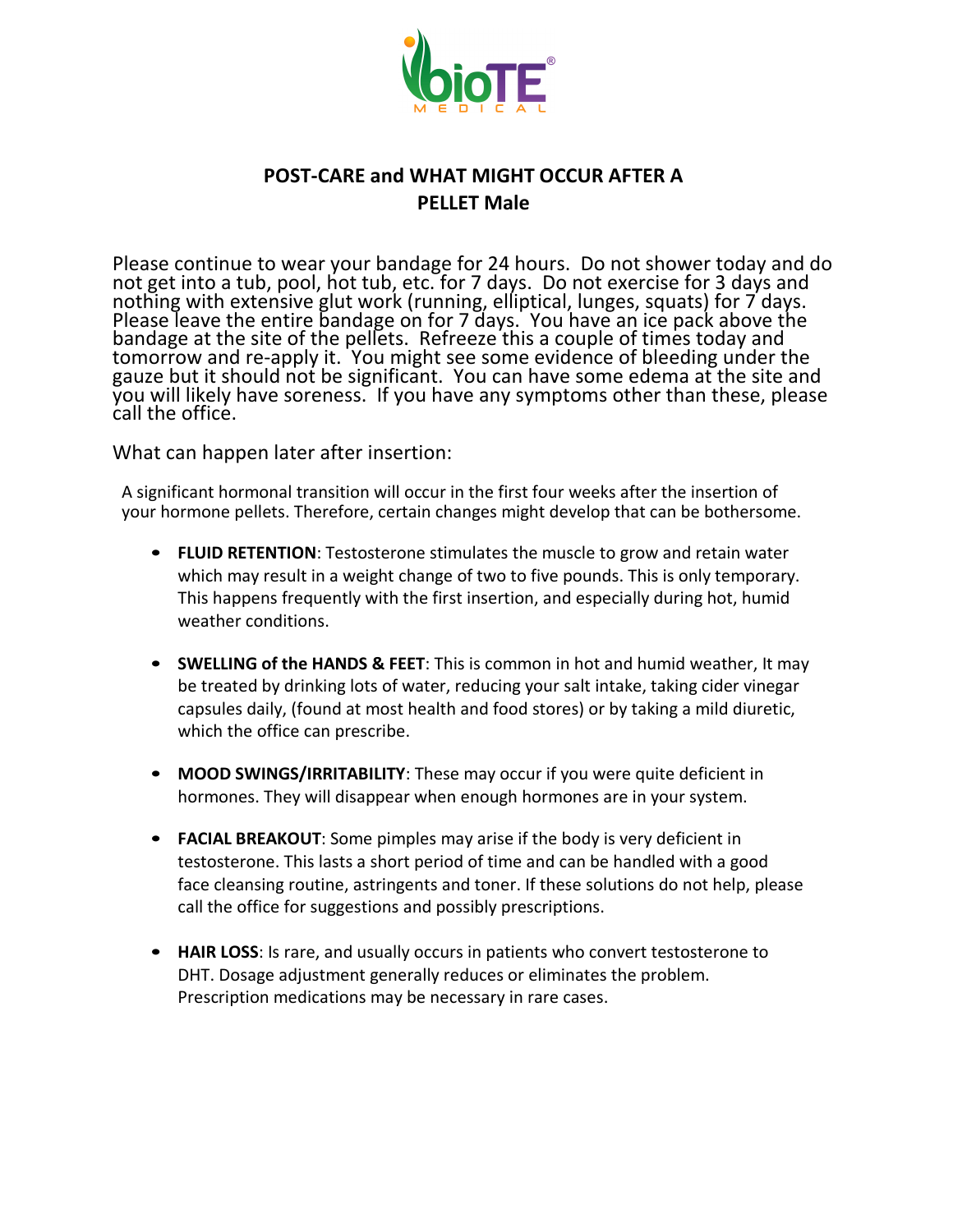

- HAIR GROWTH: Testosterone may stimulate some growth of hair on your chin, chest, nipples and/or lower abdomen. This tends to be hereditary.
- Extrusion: Occasionally, pellets will work their way out through the skin. It will be sensitive at the site of extrusion. Please call the office if this occurs and we will schedule to replace the pellet at no charge
- If you have any other symptoms or problems with the insertion site, please call the office.